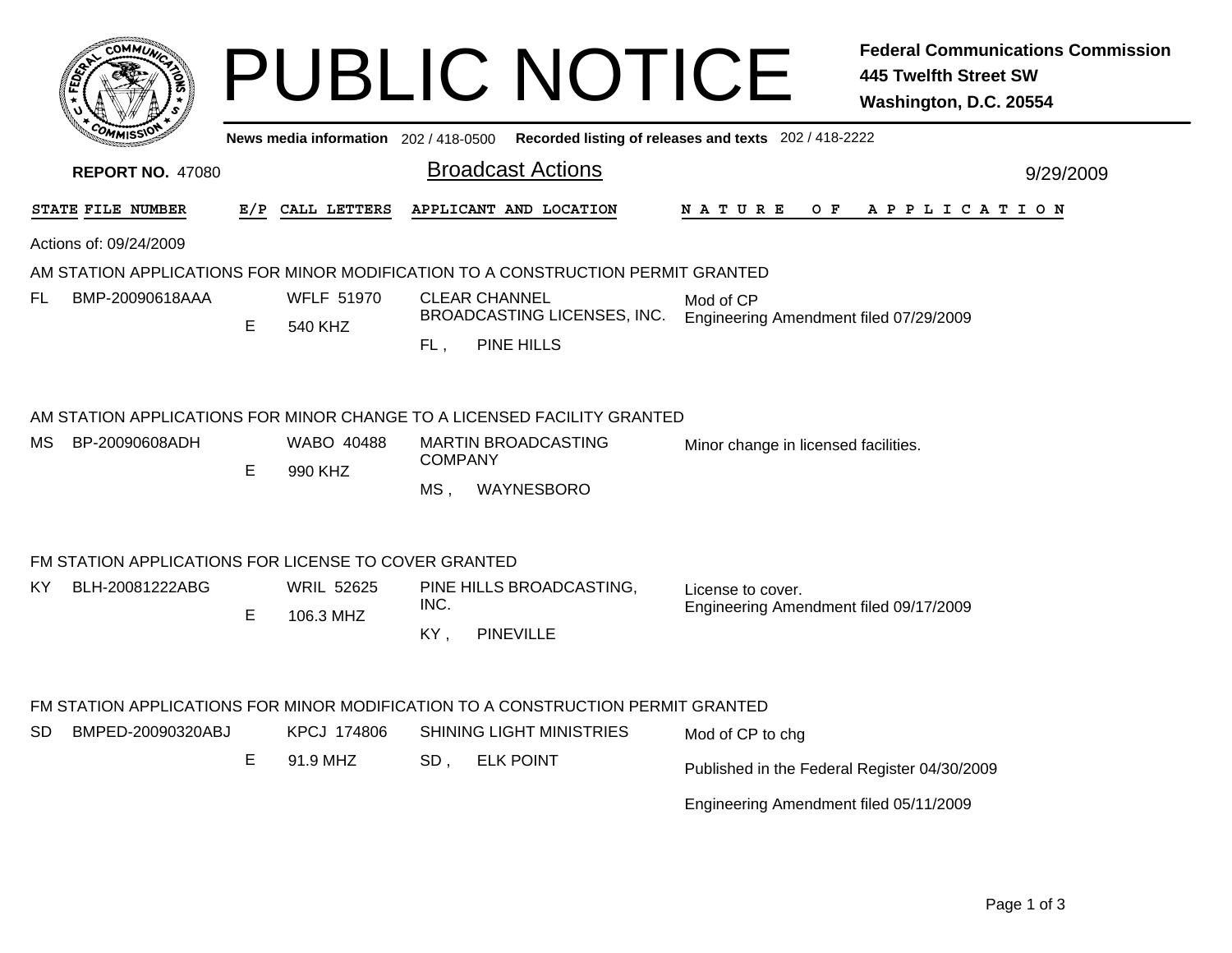|                                                                                                | <b>COMMUT</b>                                                    |     |                                      |                          | <b>PUBLIC NOTICE</b>                                                                             |                                                                                                                              | <b>Federal Communications Commission</b><br><b>445 Twelfth Street SW</b><br>Washington, D.C. 20554                                   |  |  |
|------------------------------------------------------------------------------------------------|------------------------------------------------------------------|-----|--------------------------------------|--------------------------|--------------------------------------------------------------------------------------------------|------------------------------------------------------------------------------------------------------------------------------|--------------------------------------------------------------------------------------------------------------------------------------|--|--|
| News media information 202 / 418-0500<br>Recorded listing of releases and texts 202 / 418-2222 |                                                                  |     |                                      |                          |                                                                                                  |                                                                                                                              |                                                                                                                                      |  |  |
| <b>REPORT NO. 47080</b>                                                                        |                                                                  |     |                                      | <b>Broadcast Actions</b> | 9/29/2009                                                                                        |                                                                                                                              |                                                                                                                                      |  |  |
|                                                                                                | STATE FILE NUMBER                                                | E/P | CALL LETTERS                         |                          | APPLICANT AND LOCATION                                                                           | N A T U R E<br>O F                                                                                                           | A P P L I C A T I O N                                                                                                                |  |  |
|                                                                                                | Actions of: 09/24/2009                                           |     |                                      |                          |                                                                                                  |                                                                                                                              |                                                                                                                                      |  |  |
|                                                                                                | FM STATION APPLICATIONS FOR ORIGINAL CONSTRUCTION PERMIT GRANTED |     |                                      |                          |                                                                                                  |                                                                                                                              |                                                                                                                                      |  |  |
| CA.                                                                                            | BNPED-20071022APX                                                |     | NEW 176739                           |                          | COMMON FREQUENCY, INC.                                                                           | CP New Station.                                                                                                              |                                                                                                                                      |  |  |
|                                                                                                |                                                                  | E   | 91.5 MHZ                             | CA.                      | <b>ATWATER</b>                                                                                   | Engineering Amendment filed 09/22/2009                                                                                       | Petitions to deny must be on file no later than 30 days from the date of<br>this public notice accepting the application for filing. |  |  |
| CA                                                                                             | BPED-20070619AAJ                                                 |     | <b>KHGQ 31618</b>                    |                          | FM STATION APPLICATIONS FOR MINOR CHANGE TO A LICENSED FACILITY GRANTED<br><b>HILLTOP CHURCH</b> | Minor change in licensed facilities.<br>Engineering Amendment filed 07/07/2009                                               |                                                                                                                                      |  |  |
|                                                                                                |                                                                  | E   | 100.3 MHZ                            | $CA$ ,                   | <b>QUINCY</b>                                                                                    |                                                                                                                              |                                                                                                                                      |  |  |
| CA                                                                                             | BPH-20080418AAO                                                  | E   | <b>KSBL 35592</b><br>101.7 MHZ       | $CA$ ,                   | <b>RINCON BROADCASTING LS LLC</b><br><b>CARPINTERIA</b>                                          | Minor change in licensed facilities.                                                                                         |                                                                                                                                      |  |  |
| AR.                                                                                            | BPH-20090226ABR                                                  | E   | <b>KWBF-FM</b><br>49255<br>101.1 MHZ | AR.                      | <b>FLINN BROADCASTING</b><br><b>CORPORATION</b><br><b>CAMMACK VILLAGE</b>                        | Minor change in licensed facilities.<br>Published in the Federal Register 4/6/2009<br>Engineering Amendment filed 07/15/2009 |                                                                                                                                      |  |  |